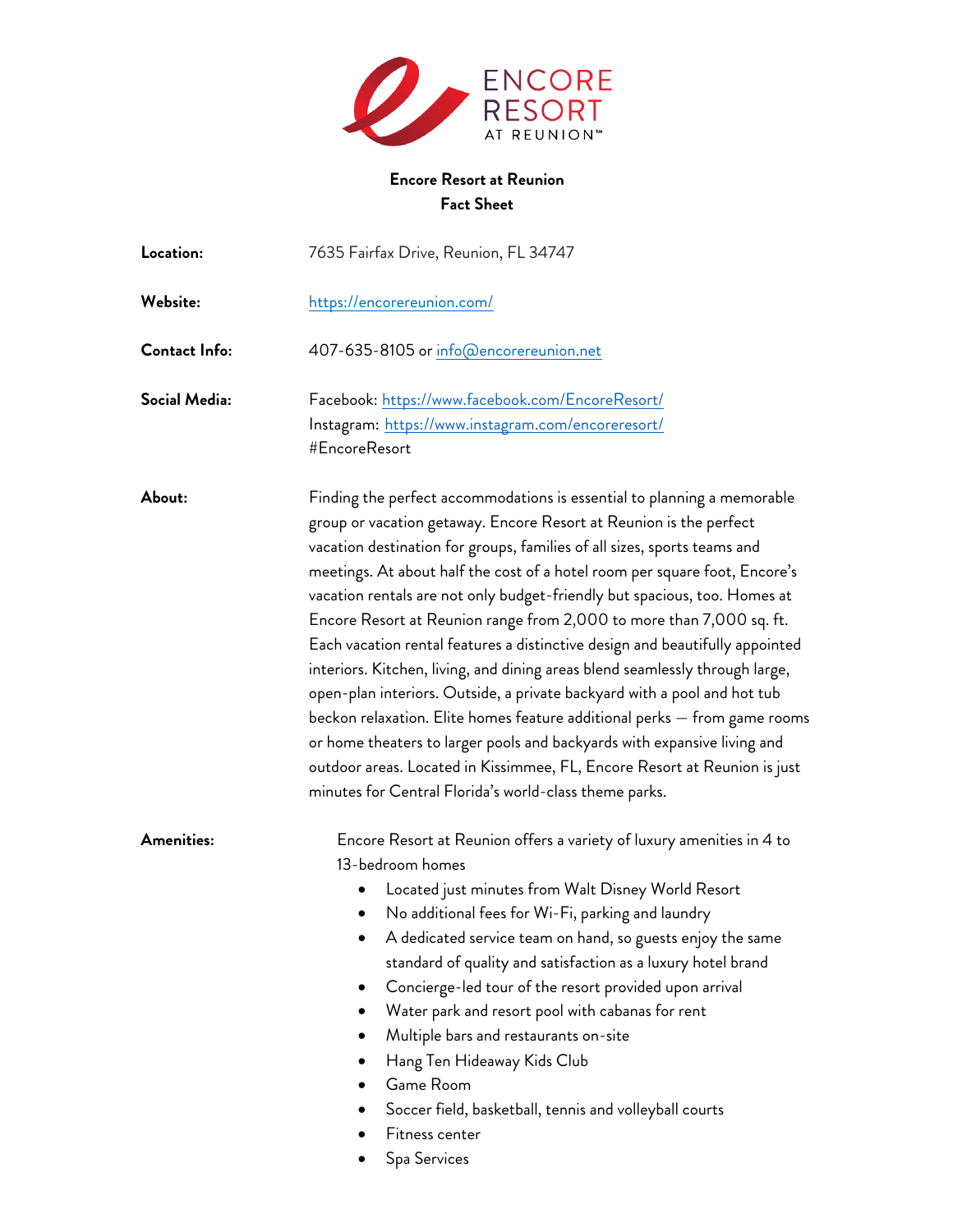|                                                        | Complimentary transportation to Walt Disney World Resort,<br>Universal Orlando Resort<br>and SeaWorld Parks & Resorts<br>Discount attraction tickets<br>Room service-style food delivery<br>Grocery delivery<br>Catering services<br>In-home chef and bartender experiences<br>٠                                                                                                                                                                                                                      |
|--------------------------------------------------------|-------------------------------------------------------------------------------------------------------------------------------------------------------------------------------------------------------------------------------------------------------------------------------------------------------------------------------------------------------------------------------------------------------------------------------------------------------------------------------------------------------|
| <b>Water Park:</b>                                     | The water park at Encore Resort at Reunion spans 10 acres and has<br>something for everyone. Thrill seekers will enjoy three water rides<br>WaveRacer, Stormchaser and Tsunami, that plummet off the 60-foot<br>tower. Surfing Safari Kid's Splash Area is great for the younger guests.<br>There is also a large swimming pool and covered cabanas that are available<br>for rent. Food and drinks are available poolside, and an air-conditioned<br>arcade is available for guest use.              |
| Hang Ten Hideaway:                                     | Hang Ten Hideaway offers activities for children with an indoor recreation<br>area offering fun games and crafts, as well as a large screen TV and the<br>latest in gaming systems.                                                                                                                                                                                                                                                                                                                   |
| <b>Sports Facilities and</b><br><b>Fitness Center:</b> | Encore Resort at Reunion's sports team facilities include tennis courts, two<br>basketball courts, three volleyball courts and a full soccer court. Encore has<br>partnered with NFL Legend, Dan Marino, to offer guests an opportunity to<br>meet him during promotional visits to the resort, as well as renting his<br>personal vacation home. Encore's Fitness Center has a fully-equipment<br>gym for guest use including treadmills, all-in-one machines, free weights<br>and stationary bikes. |
| <b>Finns Restaurant:</b>                               | Finns Restaurant is a dining destination for the entire family. Menu items<br>include flatbreads, sandwiches, burgers and salads. Finns Restaurant is now<br>open for breakfast, lunch and dinner.<br>Reservations: 321-710-8164<br>Hours:<br>Sunday-Thursday: 8 A.M. to 9 P.M.<br>Friday and Saturday: 8 A.M. to 10 P.M.                                                                                                                                                                             |
| The Bis Grill:                                         | Located poolside, Bis means "encore" in both Italian and French. A casual<br>eatery, the restaurant includes full bar with a selection of signature<br>cocktails. Guests can place their orders at the order window, at a chair or                                                                                                                                                                                                                                                                    |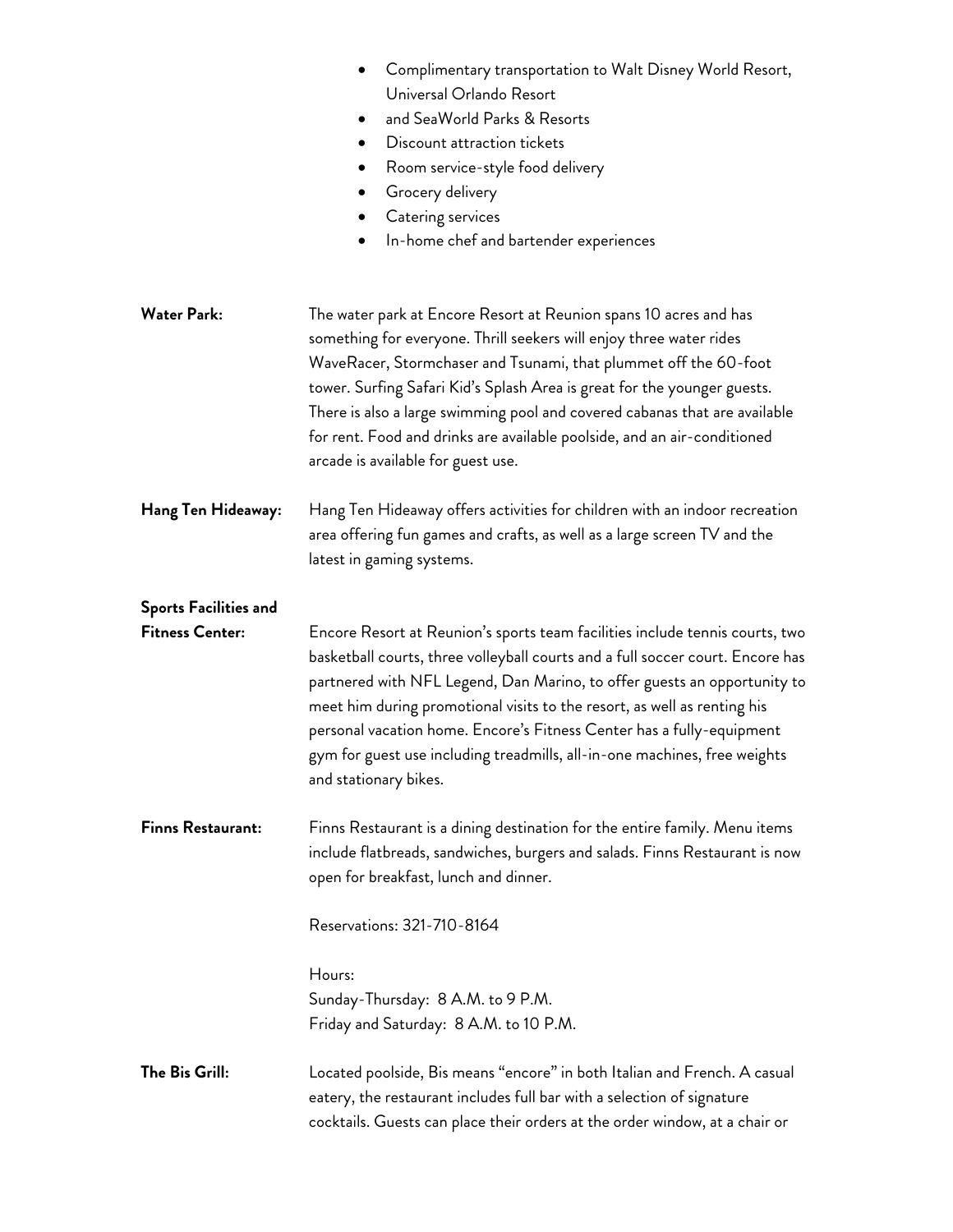|                                       | lounger, and under the shade sails. Menu items include sandwiches, pizzas,<br>salads and burgers.                                                                                                                                                                                                                                                                                                                                                                                                                                                                                                                  |
|---------------------------------------|--------------------------------------------------------------------------------------------------------------------------------------------------------------------------------------------------------------------------------------------------------------------------------------------------------------------------------------------------------------------------------------------------------------------------------------------------------------------------------------------------------------------------------------------------------------------------------------------------------------------|
| <b>Shark Lounge:</b>                  | Shark Lounge is Encore's go-to place to gather with friends, have a cocktail<br>and watch the game. Enjoy local craft beer, a signature cocktail or wine<br>while enjoying a casual and comfortable atmosphere. Multiple big-screen<br>TVs make Shark Lounge the perfect destination to view sporting events.                                                                                                                                                                                                                                                                                                      |
| Home Delivery:                        | Encore Resort at Reunion offers a Home Delivery Service that will deliver<br>straight to your vacation rental home. Appetizers, salads, Chef<br>recommended entrees, desserts and beverages can be ordered and<br>delivered. All deliveries require a purchase of \$25 or more. A 20%<br>convenience fee will be added to all orders.<br>Home Delivery Hours:<br>Sunday-Thursday: 7 A.M. to 9 P.M.<br>Friday and Saturday: 7 A.M. to 10 P.M.                                                                                                                                                                       |
|                                       | To order home delivery: 321-710-8164                                                                                                                                                                                                                                                                                                                                                                                                                                                                                                                                                                               |
| In-Home Chef<br><b>And Bartender</b>  |                                                                                                                                                                                                                                                                                                                                                                                                                                                                                                                                                                                                                    |
| Experiences:                          | The Encore Resort at Reunion Chef Experience is the ultimate dining<br>experience. Welcome one of the resort's skilled chefs into your vacation<br>home and watch as they prepare a delicious, multi-course meal for you in<br>the comfort of your own kitchen. The resort's catering team will assist you<br>in selecting the perfect meal for this occasion from their carefully crafted<br>Chef Experience Menu. Chefs are accompanied by trained servers who<br>handle everything from the set-up to the serving and clean up. Sit back and<br>enjoy with your guests as the Encore team takes care of it all. |
| <b>In-Home Cooking</b>                |                                                                                                                                                                                                                                                                                                                                                                                                                                                                                                                                                                                                                    |
| <b>Classes:</b>                       | Looking for a more interactive experience? Get in on the action and learn to<br>cook a gourmet meal in the comfort of your vacation home with Encore<br>Resort at Reunion's skilled chefs. The resort's catering team will work with<br>you to plan the perfect menu, whether you're looking to prepare familiar<br>favorites or are daring to try something new. This is a great opportunity for<br>teambuilding and for those who are seeking to enhance their culinary skills.                                                                                                                                  |
| <b>Grocery Delivery</b><br>Packages & |                                                                                                                                                                                                                                                                                                                                                                                                                                                                                                                                                                                                                    |
| <b>Drink Plans</b>                    | Encore Resort at Reunion offers multiple grocery packages, so your kitchen<br>is well-stocked during your stay at the resort.                                                                                                                                                                                                                                                                                                                                                                                                                                                                                      |

Grocery Starter Pack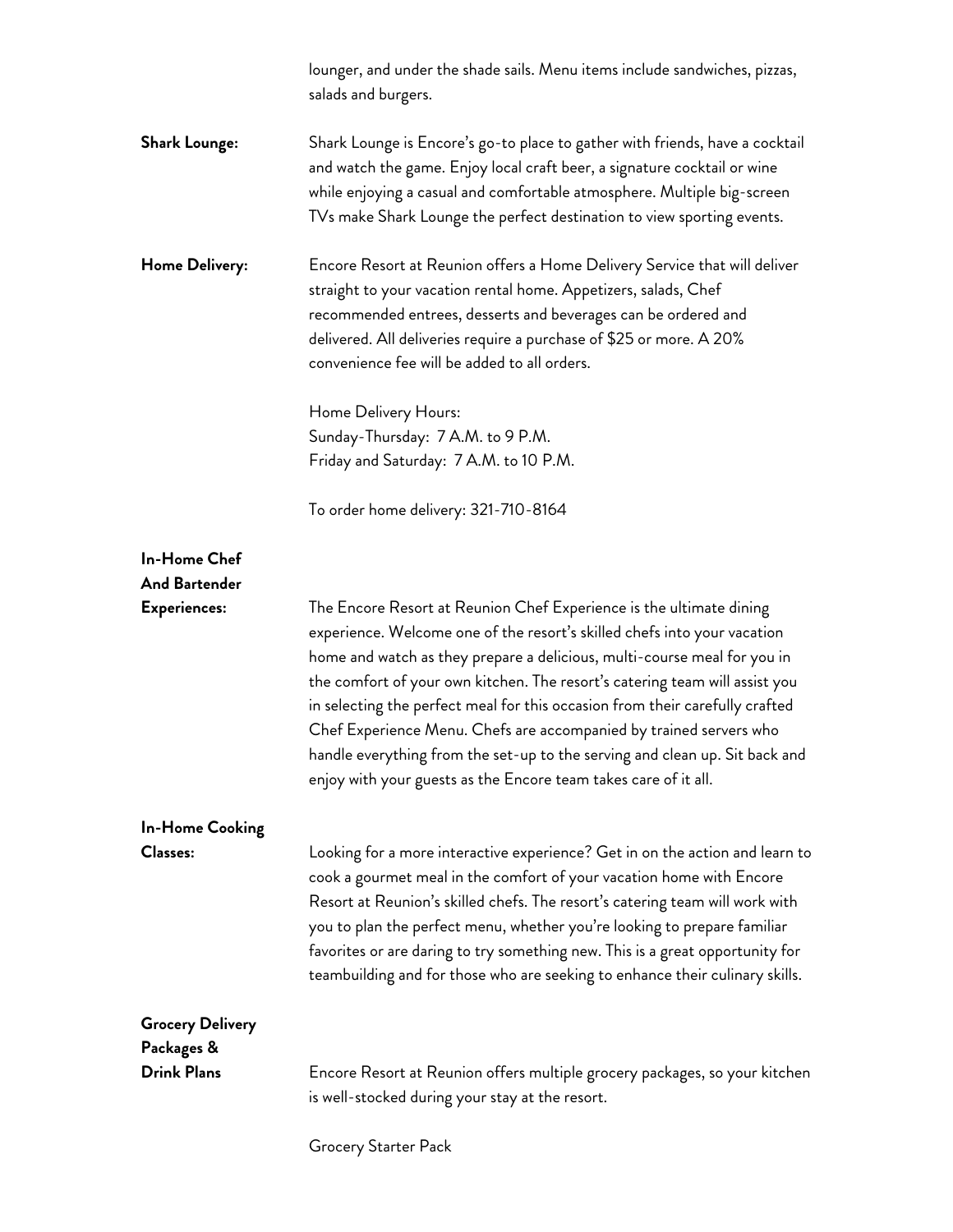|                        | Grill Master                                                                                                                                                                                                                                                                                                                                                       |
|------------------------|--------------------------------------------------------------------------------------------------------------------------------------------------------------------------------------------------------------------------------------------------------------------------------------------------------------------------------------------------------------------|
|                        | Game Night                                                                                                                                                                                                                                                                                                                                                         |
|                        | Coffee and Tea Pack                                                                                                                                                                                                                                                                                                                                                |
|                        | Snack Time Basket                                                                                                                                                                                                                                                                                                                                                  |
|                        | For more information, please reach out to 407-900-2346 or<br>events@encorereunion.net                                                                                                                                                                                                                                                                              |
|                        |                                                                                                                                                                                                                                                                                                                                                                    |
| <b>Spa Services</b>    | Relax and rejuvenate during your stay at Encore Resort at Reunion with in-<br>home spa services. The resort offers facials, massages, manicures and<br>pedicure, etc. all in the comfort of your vacation home rental. The resort's<br>team uses the finest botanical products that are not only beneficial to your<br>body, but good for the environment as well. |
| <b>Bike Rentals</b>    | Rentals begin at 10 a.m. - 1 hour before the park closes.<br>1 Hour                                                                                                                                                                                                                                                                                                |
|                        | 4 Hours                                                                                                                                                                                                                                                                                                                                                            |
|                        | Surrey Bike Rentals<br>*Single Bench- Fits 2 peddlers plus 1 rider and 2 toddlers                                                                                                                                                                                                                                                                                  |
|                        | 30 Minutes                                                                                                                                                                                                                                                                                                                                                         |
|                        | 1 Hour                                                                                                                                                                                                                                                                                                                                                             |
|                        | *Double Bench- Fits 4 peddlers plus 2 riders and 2 toddlers<br>30 Minutes<br>1 Hour                                                                                                                                                                                                                                                                                |
| <b>Mermaid Academy</b> | Encore's Mermaid Academy classes put a fun twist on the typical<br>pool day. The instructors are trained at how to properly utilize fins to swim<br>like your favorite sea creature.                                                                                                                                                                               |
| <b>Event Spaces</b>    | Private Indoor Dining: Ideal for intimate receptions, brunches, and<br>banquets, our indoor dining and event space can accommodate up to 50<br>guests.                                                                                                                                                                                                             |
|                        | Third Floor Terrace: This open-air terrace offers a commanding view of the<br>resort and water park, and can be used for welcome parties and receptions<br>up to 50 guests.                                                                                                                                                                                        |
|                        | Gazebo-Framed by lush-green foliage, the Gazebo is the perfect setting for<br>an outdoor ceremony. The lawn is set up with white folding chairs, which can<br>accommodate up to 50 guests.                                                                                                                                                                         |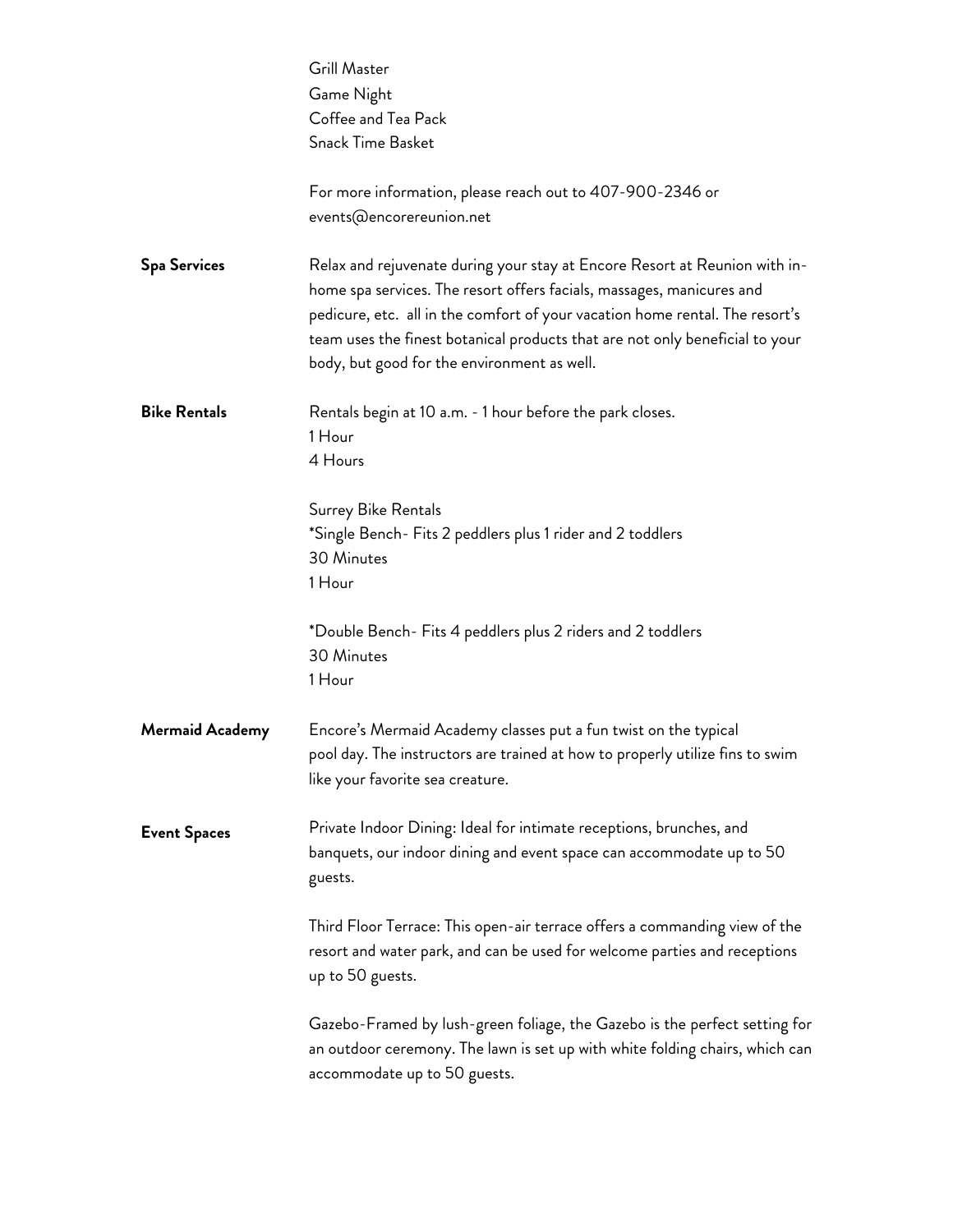| Tented Outdoor Events: A wedding tent is a blank canvas that can be         |
|-----------------------------------------------------------------------------|
| decked out to suit your personal taste. With an expansive outdoor property  |
| and several settings located near the clubhouse and restrooms, you'll have  |
| the flexibility to host a comfortable and customized outdoor wedding for up |
| to 150 guests.                                                              |

## **Transportation to**

**Theme Parks** Encore Resort at Reunion offers complimentary transportation to Walt Disney World® Resort, Universal Orlando Resort, and SeaWorld Orlando. Maingate Transportation picks up and drops off daily to Encore Resort. Listed below are regularly scheduled departure and return times. \*Please note departure and return times to all Orlando theme parks are subject to change monthly.

Walt Disney World Resort:

Departure at 8:40 A.M,. 11:10 A.M & 12:00 P.M. from Encore Resort to Walt Disney World Resort Ticket and Transportation Center Returns from Walt Disney World Resort Ticket and Transportation Center (Lane #13) December 1-31 are at 6:40 P.M, 8:30 P.M., 10:50 P.M. and 11:45 P.M. (December 30, 31 additional return 12:45 A.M.) (December 31 additional return 1:45 A.M.)

Universal Orlando Resort:

Departure at 8:00 A.M. for Universal Studios Orlando and Universal's Islands of Adventure: Return from Universal Orlando Resort and Universal's Islands of Adventure (Charter Bus Parking Lane #55) at 7:15 P.M.

SeaWorld Orlando:

Departure at 8:00 A.M. from Encore Resort to Sea World Orlando Return from Sea World Orlando (Charter Bus Parking Green Canopy) at 7:00 P.M.

For additional info about the shuttle service from your Encore Resort Vacation Home at Reunion please call Maingate Transportation at 407- 390-0000 (then press 1)

- **Theme Park Tickets** Encore Resorts has partnered with KGS Tickets to provide attraction tickets to all the major theme parks in the Orlando area. While staying at the Encore Resort at Reunion theme park tickets can be purchased through the Concierge Services
- **Media Contact:** Allied Global Marketing Maria Wyatt-Uhl Mwyatt-uhl@alliedglobalmarketing.com